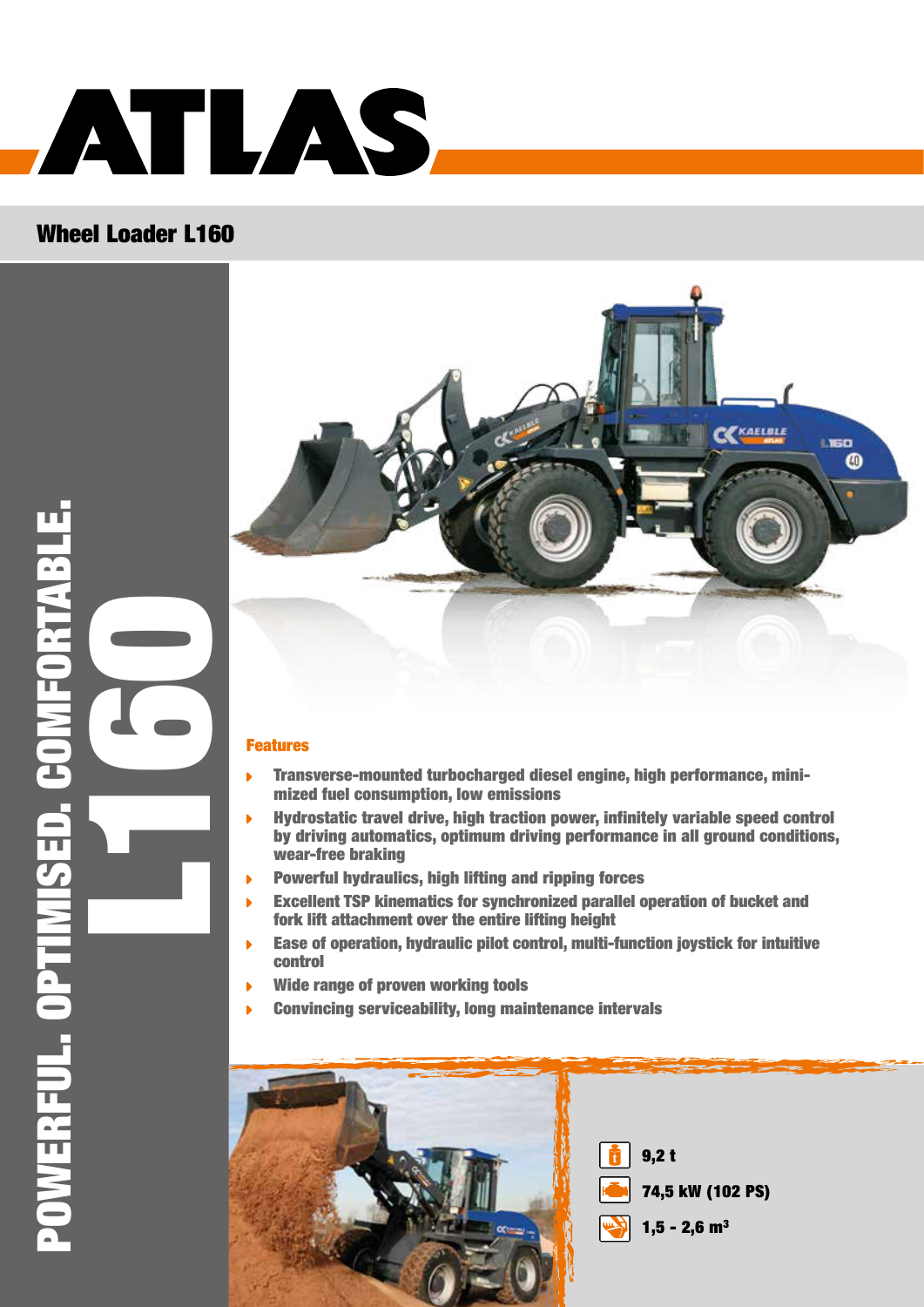# ATLAS

#### ENGINE

| Manufacturer, model                     | Perkins, 1104 D-44T                                                  |
|-----------------------------------------|----------------------------------------------------------------------|
| <b>Type</b>                             | 4-cylinder turbocharged diesel engine,<br>EC phase III A, COM (2008) |
| Combustion                              | 4-stroke cycle, direct fuel injection                                |
| <b>Displacement</b>                     | $4400 \text{ cm}^3$                                                  |
| Net power rating at 2200 rpm (ISO 9249) | 74,5 kW (102 hp)                                                     |
| <b>Cooling system</b>                   | Water                                                                |
|                                         |                                                                      |

#### Electrical system

Nominal voltage 24 V

Lighting system in compliance with German and European standards

#### Power transmission

Hydrostatic drive, closed circuit, independent from loader hydraulics. Perfected driving automatics, automatic adjustment of drawbar pull and speed. Hydraulic motor power shift providing two speed ranges. Infinitely variable speed control forward and reverse. 4-wheel drive from reduction gear on rear axle via cardan shaft to front axle. Brake inching pedal.

| 2 speed ranges:                               |                       |
|-----------------------------------------------|-----------------------|
| "Low"                                         | $0-6$ km/h            |
| "High"                                        | $0-20$ km/h           |
| 4 speed ranges (high-speed version optional): |                       |
| , Low''                                       | $0 - 6 / 0 - 20$ km/h |
| "High"                                        | $0-12/0-40$ km/h      |
|                                               |                       |

#### Axles

Front: Rigid planetary final drive axle. Limited slip-type differential 45%.

| Rear: Oscillating (with cushioning) planetary final drive axle, with integrated |
|---------------------------------------------------------------------------------|
| reduction gear. Limited slip-type differential 45%.                             |
|                                                                                 |

| Angle of oscillation | ±12 <sup>c</sup> |
|----------------------|------------------|
|                      |                  |

#### BrAKES

| Service brake:   | Hydraulically actuated two-circuit power brake<br>system. Oil-immersed multi-disc brakes in both<br>axles, acting on all 4 wheels via 4-wheel drive. |
|------------------|------------------------------------------------------------------------------------------------------------------------------------------------------|
| Auxiliary brake: | Hydrostatic drive provides dynamic braking.                                                                                                          |
| Parking brake:   | Spring-loaded brake acting on multi-disc brakes on<br>both axle shafts.                                                                              |

#### **STEERING**

Articulated, 2 steering cylinders with final positioning damping on both sides, fully hydraulic through Load-Sensing priority valve, quick and easy steering even at engine idle-running speed.

Total steering angle 80° and 80° and 80° and 80° and 80° and 80° and 80° and 80° and 80° and 80° and 80° and 80°

#### Operating data, standard equipment

| Operating weight (ISO 6016)                                                     | 9200 kg        |
|---------------------------------------------------------------------------------|----------------|
| Tipping load, straight at full reach (ISO 14397-1),<br>direct mounting / QAS    | 6575 / 6215 kg |
| Tipping load, articulated at full reach (ISO 14397-1),<br>direct mounting / QAS | 5780 / 5440 kg |
| Total length, bucket on ground                                                  | 6690 mm        |
| <b>Total width</b>                                                              | 2300 mm        |
| Turning radius at outside bucket edge                                           | 5395 mm        |
| Total height (top of cab)                                                       | 2760 mm        |
| Total height (top of cab)                                                       | 3050 mm        |



#### TIRES

Standard 15.5 R 25 VUT Bridgestone

#### Fluid capacities

| Fuel tank                     | 140 L |
|-------------------------------|-------|
| Hydraulic system (incl. tank) | 93 I  |
| <b>HYDRAULIC SYSTEM</b>       |       |

| Pump capacity    | $max.99$ $l/min$ |
|------------------|------------------|
| Working pressure | 310 bar          |

Control unit: Proportional hydraulic valve with 3 control circuits. Simultaneous, independent control of all movements. Single, four-way control lever (multi-function lever) for 1 tilt and 2 lift cylinders with integrated travel direction selector switch and switch for additional control circuit. Float position in control circuit "Lowering", electro-hydraulically operated. Additional control circuit electrically operated with preselection of flow rate and impulse/continous operation.

#### Loader frame

| Loader frame with TSP-linkage, attachments directly mounted. |                    |
|--------------------------------------------------------------|--------------------|
| General-purpose bucket (ISO 7546)                            | $1.60 \text{ m}^3$ |
| Lift capacity at ground level (ISO 14397-2)                  | 85.500 N           |
| Breakout force at bucket edge (ISO 14397-2)                  | 86,000 N           |
|                                                              |                    |

#### Fork lift attachment

| Operating load over the total lift and steering<br>range                                            | 3200 (3500*) kg |
|-----------------------------------------------------------------------------------------------------|-----------------|
| Operating load in transport position,<br>approx. 300 mm above ground level, total<br>steering range | $3500*$ kg      |
| Width of fork carrier                                                                               | 1900 mm         |
| Length pallet forks (140x50 mm)                                                                     | 1120 mm         |
| <b>Stability factor</b>                                                                             | 1,25            |
| Operating load determined on level ground $=$ 80 % of tipping load,<br>articulated                  |                 |
|                                                                                                     |                 |

#### CAB

Rubber-mounted full-vision steel cab, ROPS (acc. to ISO 3471) and FOPS (acc. to ISO 3449) certified.

Cab featuring two doors, electric windshield intermittent wipers and washer (front and rear), tinted panoramic safety glass, sliding window on left-hand side.

Driver's seat MSG85 (standard version) with hydraulic cushioning and lap belt, weight-adjustable, in compliance with ISO 7096 and ISO 6683.

Cab heating with 3-speed heater fan (choice fresh air/recirculating air) and windshield defroster, front and rear.

Automatic climate control.

Tilt adjustable steering wheel.

2 working floodlights, front.

Sound level values in compliance with EC-directives.

\*With rear axle weights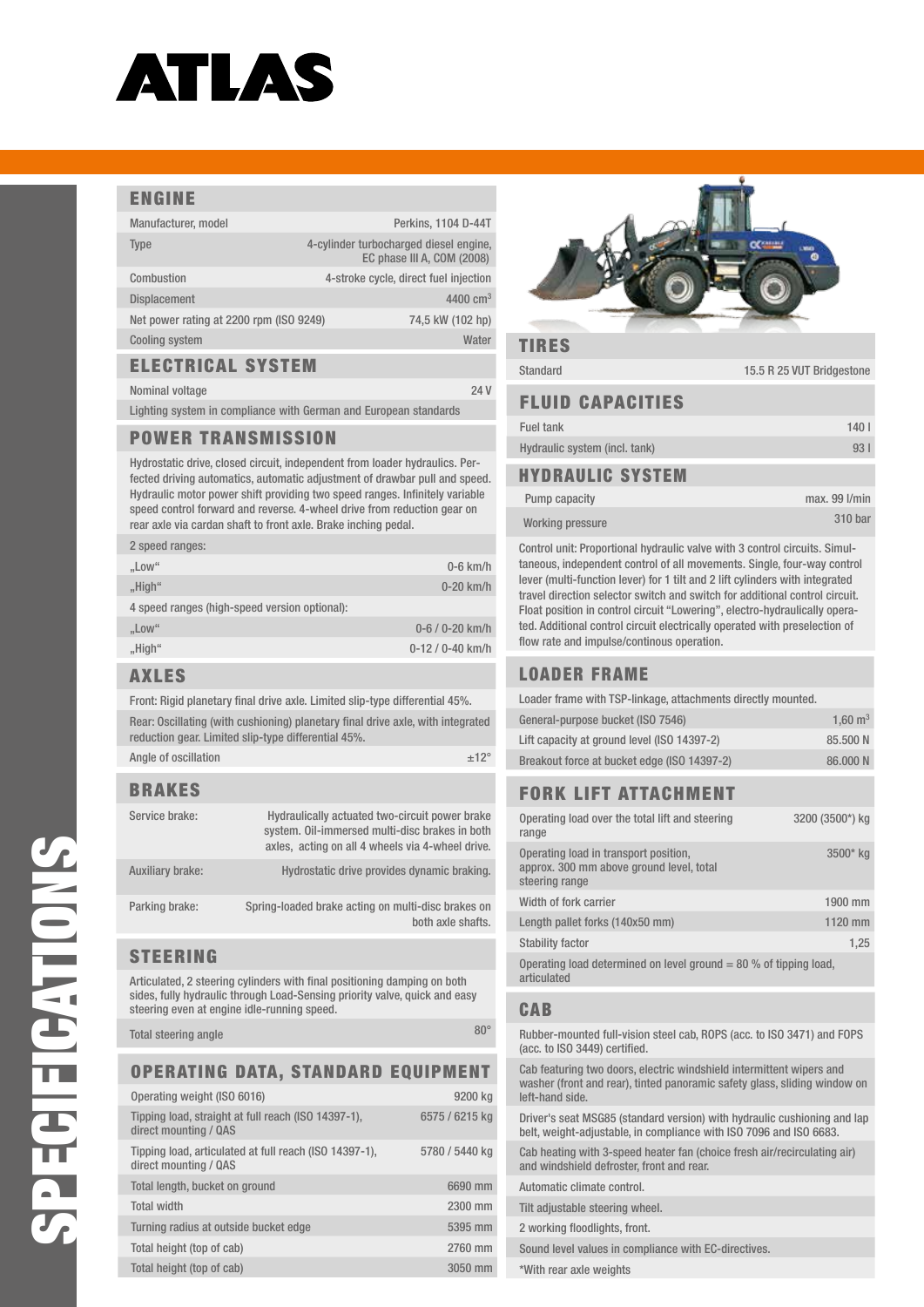## L160

#### **GENERAL-PURPOSE BUCKET**



#### **Fork lift attachment**

Operating load over total lift range: 2700 (3000\*) kg 700 Operating load in transport position: 3500 kg





#### **Multi-purpose bucket**



#### **Extended loader frame**

Capacity in compliance with ISO 7546: 1.50m3 Max. density of material: 1.2 t/m<sup>3</sup> Extended loader frame: +500 mm 7200 1115 3440 115 50°48°

| <b>BUCKET TYPE</b>                                                   | Capacity                     | Density                          | Width   | Dump height                  |
|----------------------------------------------------------------------|------------------------------|----------------------------------|---------|------------------------------|
| General-purpose bucket, quick-attach system (QAS), teeth             | $1,50 \text{ m}^3$           | 1,8 $t/m3$                       | 2300 mm | 2890 mm                      |
| General-purpose bucket, QAS, bolt-on cutting edge                    | $1,50 \text{ m}^3$           | 1,8 $t/m3$                       | 2300 mm | 2850 mm                      |
| General-purpose bucket, directly mounted                             | $1,60 \text{ m}^3$           | 1,8 $t/m3$                       | 2300 mm | 2930 mm                      |
| General-purpose bucket, directly mounted, bolt-on cutting edge       | $1,60 \text{ m}^3$           | 1,8 $t/m3$                       | 2300 mm | 2890 mm                      |
| Earth bucket, QAS                                                    | $1,70 \text{ m}^3$           | 1,6 $t/m^3$                      | 2300 mm | 2890 mm                      |
| Earth bucket, QAS, bolt-on cutting edge                              | $1,70 \text{ m}^3$           | 1,6 $t/m^3$                      | 2300 mm | 2790 mm                      |
| Earth bucket, directly mounted                                       | $1,80 \text{ m}^3$           | 1,6 $t/m^3$                      | 2300 mm | 2800 mm                      |
| Earth bucket, directly mounted, bolt-on cutting edge                 | $1,80 \text{ m}^3$           | 1,6 $t/m^3$                      | 2300 mm | 2760 mm                      |
| Multi-purpose bucket, QAS                                            | $1,25 \text{ m}^3$           | 1,6 $t/m^3$                      | 2300 mm | 2890 mm                      |
| Multi-purpose bucket, QAS, bolt-on cutting edge                      | $1,25 \text{ m}^3$           | 1,6 $t/m^3$                      | 2300 mm | 2850 mm                      |
| Light-material bucket, QAS, bolt-on cutting edge                     | $2,20 \text{ m}^3$           | 1,2 $t/m^3$                      | 2300 mm | 2740 mm                      |
| Light-material bucket, QAS, bolt-on cutting edge                     | $2,60 \text{ m}^3$           | $0.8 \text{ t/m}^3$              | 2500 mm | 2710 mm                      |
| High-tip bucket                                                      | $1,50 \text{ m}^3$           | 1,2 $t/m^3$                      | 2300 mm | 4360 mm                      |
| <b>AMPLES OF MATERIAL DENSITIES</b>                                  |                              |                                  |         |                              |
| Granite, basalt, sand (damp), gravel (damp), slate:                  | $1,8 - 2,2$ t/m <sup>3</sup> | Topsoil, clay, mineral coal:     |         | $1,1 - 1,6$ t/m <sup>3</sup> |
| Sandstone, gypsum, limestone, soil (damp), sand (dry), gravel (dry): | $1,5 - 1,8$ t/m <sup>3</sup> | Wood chips (dry), compost, coke: |         | $0.2 - 1.0$ t/m <sup>3</sup> |
|                                                                      |                              |                                  |         |                              |

4400